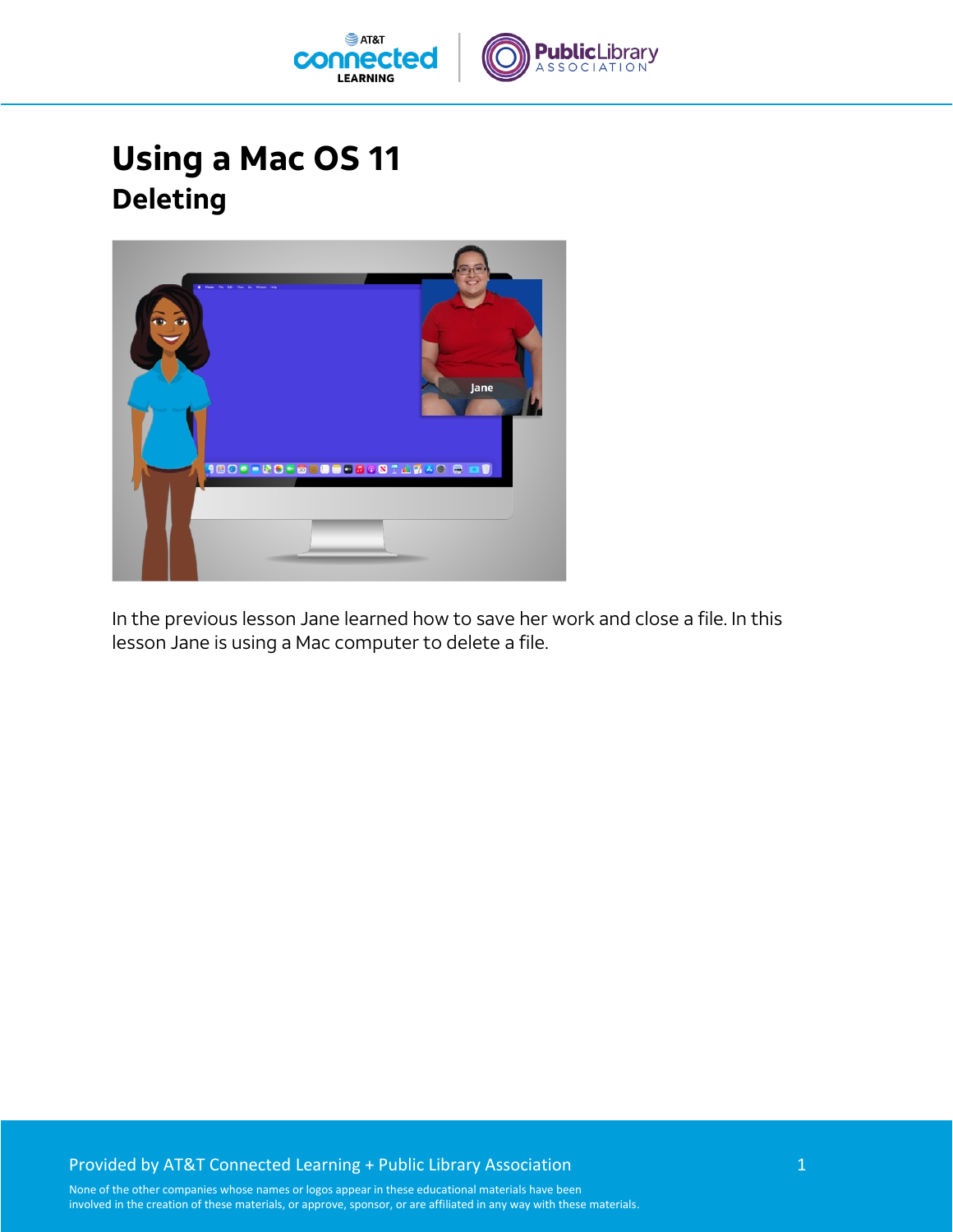



To delete files, you will use the trash can, which is located on the Dock at the bottom right of the screen. When there is nothing in the trash, the icon will appear empty.



To delete a file, Jane moves her cursor to the file she wants to delete. She clicks on it and holds down the left mouse button. The file is selected,

Provided by AT&T Connected Learning + Public Library Association 2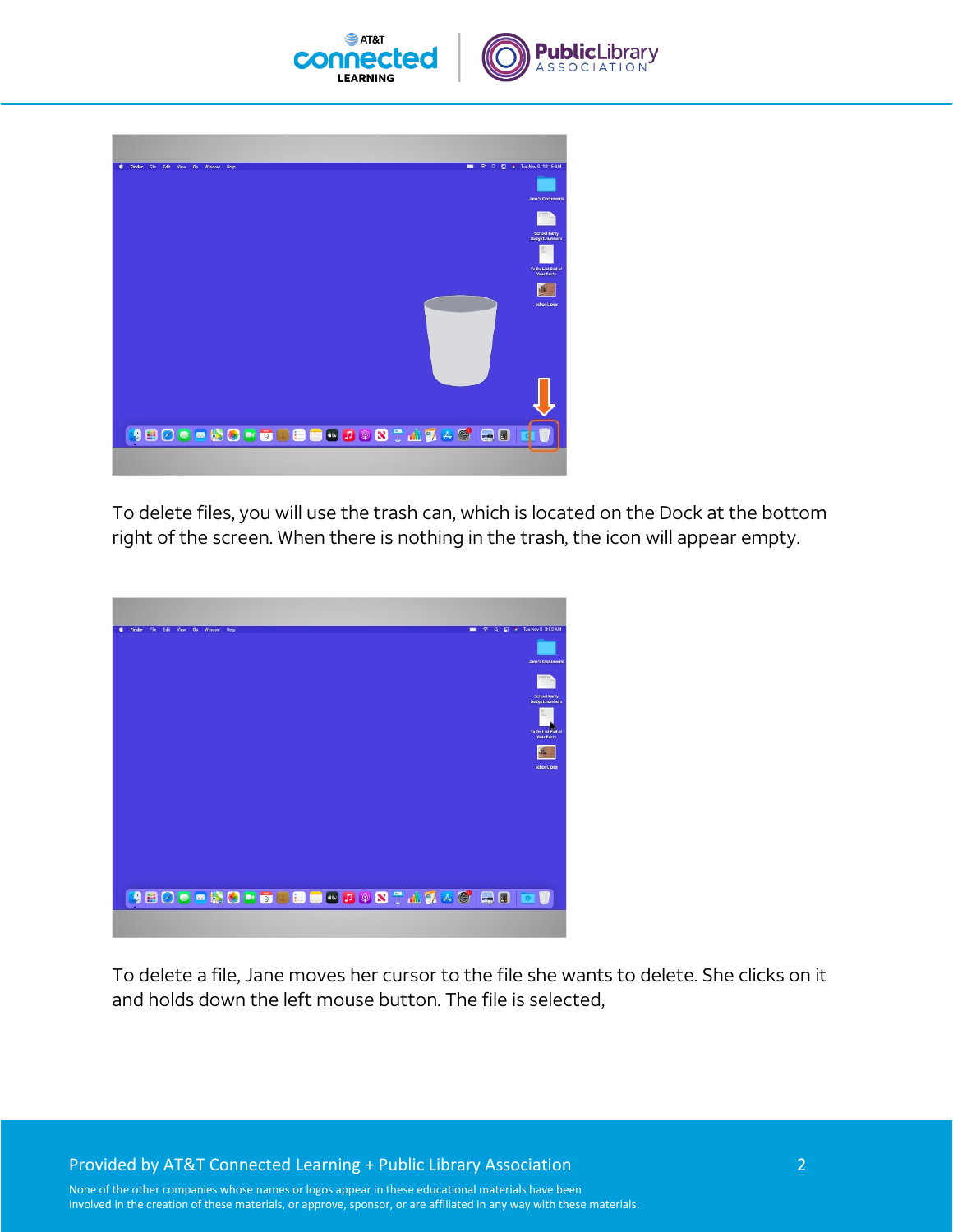



and Jane drags it over to the trash bin on the right side of the Dock.



Once there are items in the trash, the icon will appear full.

Provided by AT&T Connected Learning + Public Library Association 3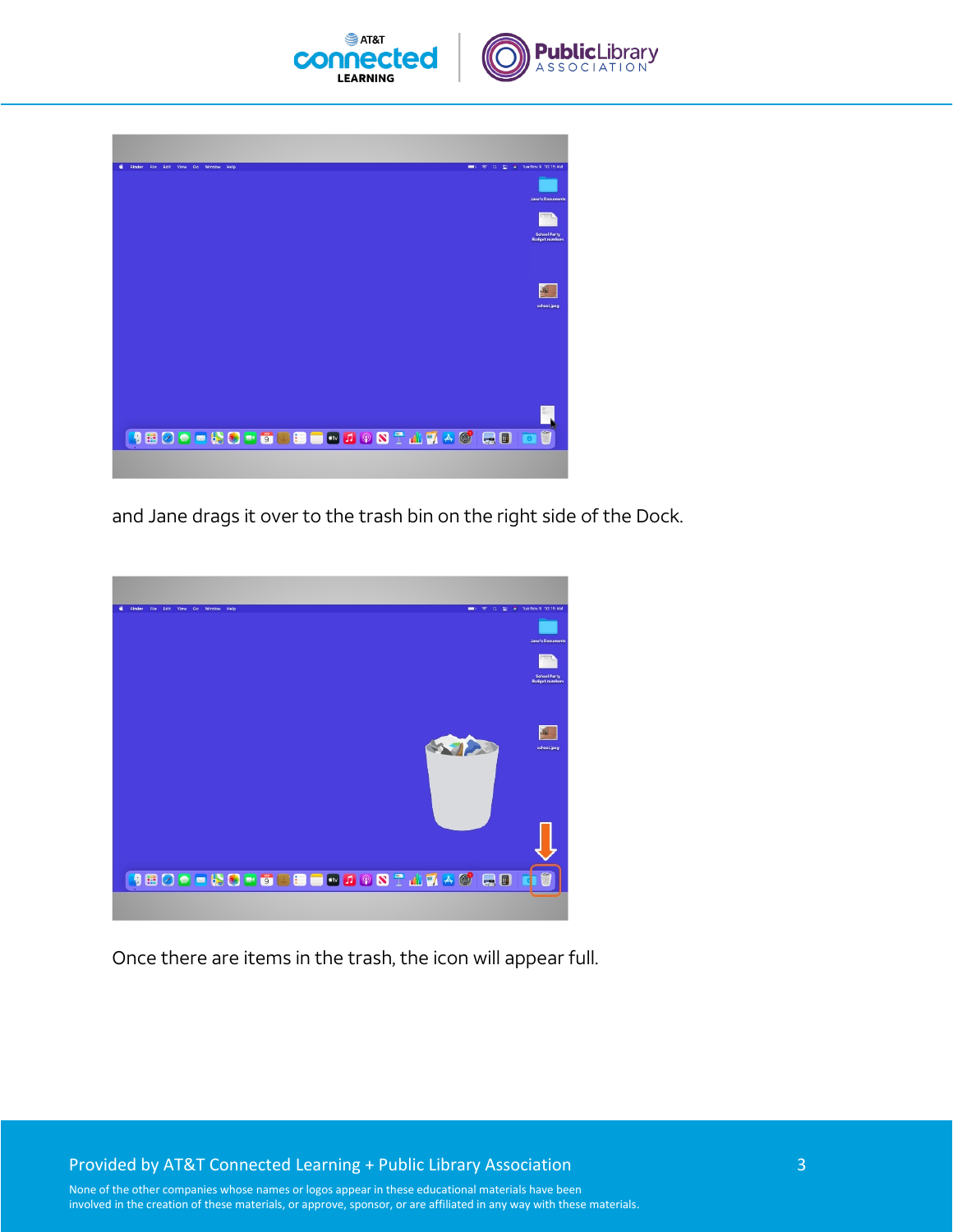



| 今 Q 星 # Tue Nov 9 10:15 AM<br>Edit View Go Window<br>Finder<br>File:<br>Help<br>$\blacksquare$ |
|------------------------------------------------------------------------------------------------|
|                                                                                                |
| <b>Jane's Documents</b>                                                                        |
|                                                                                                |
| <b>School Party</b><br><b>Budget, numbers</b>                                                  |
|                                                                                                |
|                                                                                                |
| <b>Drag the file</b>                                                                           |
| into the trash<br>school.jpeg                                                                  |
|                                                                                                |
|                                                                                                |
|                                                                                                |
|                                                                                                |
|                                                                                                |
|                                                                                                |
|                                                                                                |
|                                                                                                |
| <b>JEOOOOCOOOCEEQJQSTATAG RED</b><br>Ü                                                         |
|                                                                                                |
|                                                                                                |

Jane would also like to delete the school image on her desktop. Would you help out Jane by dragging the image to the trash?



Nice work!

Like the trash bins in your home, things stay in the trash until you empty the trash and take it out. That means Jane can still access a file she's placed in the trash, as long as she hasn't "emptied" it.

Provided by AT&T Connected Learning + Public Library Association 4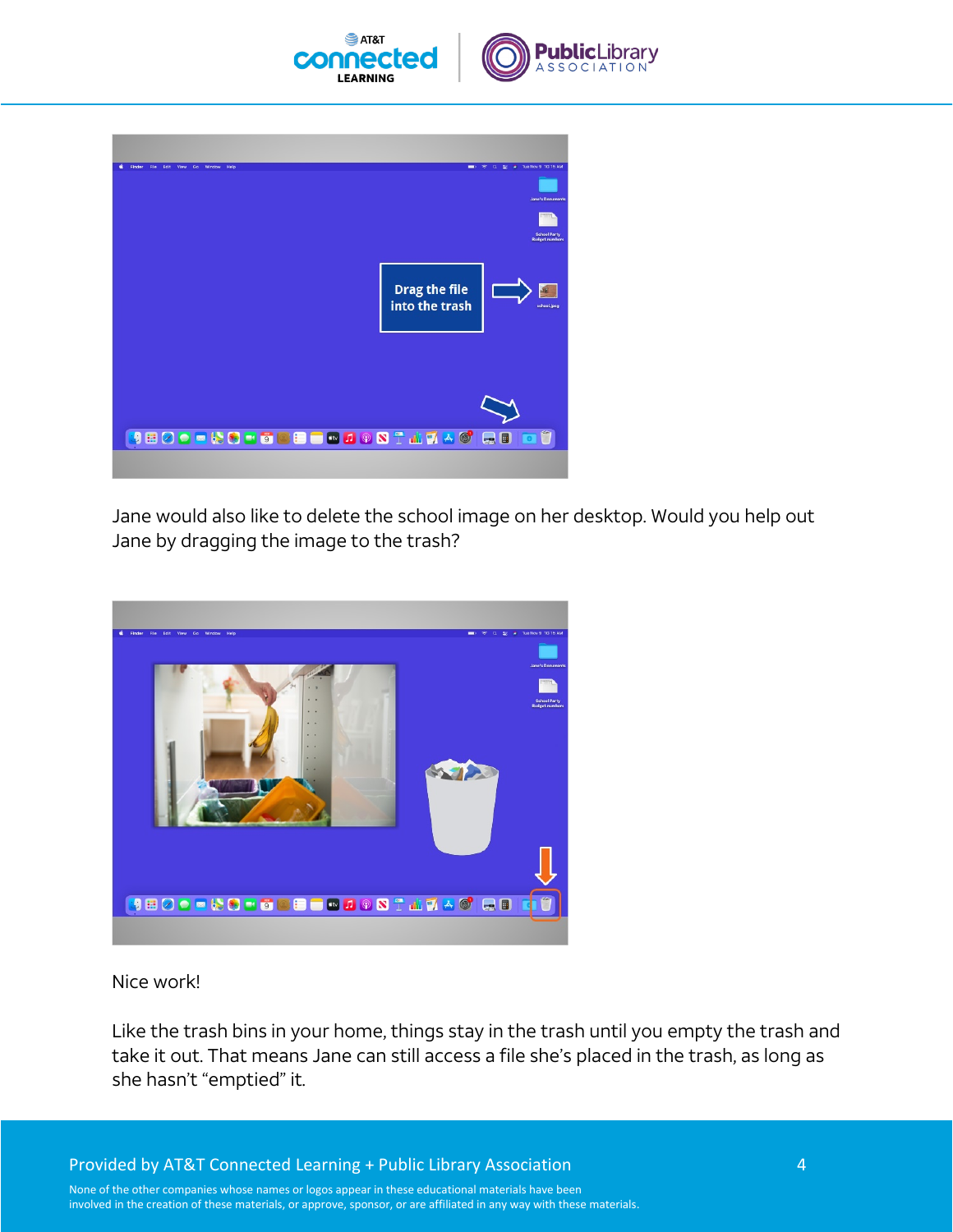



When Jane clicks on the trash icon, a window showing the contents of the trash will open.



Jane would like to remove a file she's placed in the trash. To do this, she moves her cursor to the file, then clicks and holds down the left mouse button on it. Now that the file is selected,

Provided by AT&T Connected Learning + Public Library Association 5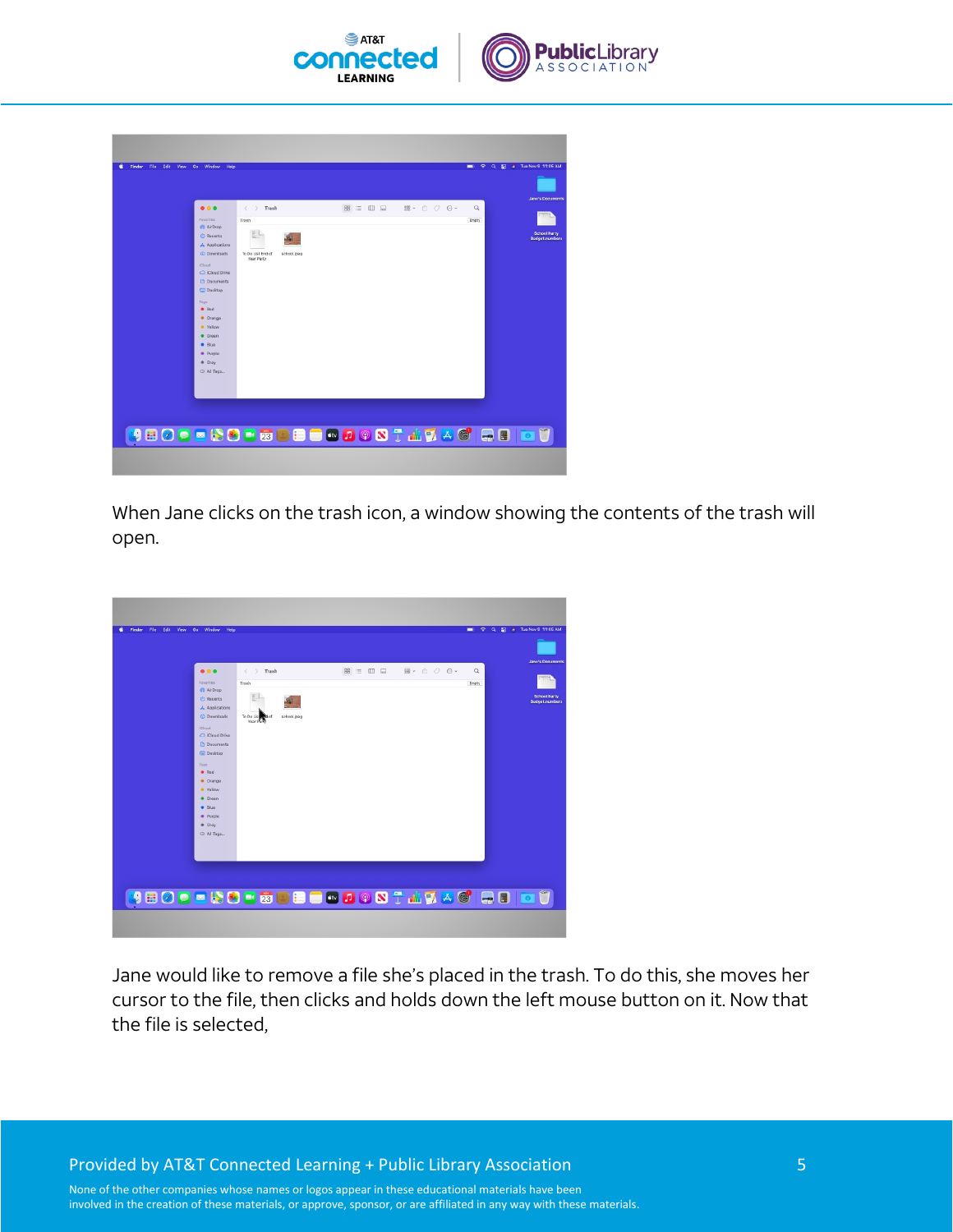



she can drag it to the desktop.

| Edit View<br>Go Window Help<br><b>Finder</b><br>File |             |                           |                                                   | $\hat{z}$<br>e<br>$\alpha$<br>$\blacksquare$ | # Tue Nov 9 10:15 AM                         |
|------------------------------------------------------|-------------|---------------------------|---------------------------------------------------|----------------------------------------------|----------------------------------------------|
|                                                      |             |                           |                                                   |                                              | <b>Jane's Documents</b>                      |
| 000                                                  | < > Trash   | <b>B</b> = 0 <del>Q</del> | $\overline{\mathbb{H}}$ . $\mathbb{O}$ $\Theta$ . | $\mathbb{Q}$                                 |                                              |
| Foyerites                                            | Trash       |                           |                                                   | Erreny                                       |                                              |
| <b>CV AirDrop</b>                                    |             |                           |                                                   |                                              |                                              |
| <b>C Recents</b>                                     |             |                           |                                                   | ш                                            | <b>School Party</b><br><b>Budget.numbers</b> |
| A Applications                                       |             |                           |                                                   |                                              |                                              |
| (4) Downloads                                        | school.ipeg |                           |                                                   |                                              |                                              |
| <b>i</b> Cloud                                       |             |                           |                                                   |                                              |                                              |
| C iCloud Drive                                       |             |                           |                                                   |                                              | To Do List End of                            |
| <b>D</b> Documents                                   |             |                           |                                                   |                                              | <b>Year Party</b>                            |
| Cal Desktop                                          |             |                           |                                                   |                                              |                                              |
| Tags                                                 |             |                           |                                                   |                                              |                                              |
| · Red                                                |             |                           |                                                   |                                              |                                              |
| Crange<br>Wilow                                      |             |                           |                                                   |                                              |                                              |
| · Green                                              |             |                           |                                                   |                                              |                                              |
| · Blue                                               |             |                           |                                                   |                                              |                                              |
| · Purple                                             |             |                           |                                                   |                                              |                                              |
| @ Gray                                               |             |                           |                                                   |                                              |                                              |
| Ci All Tags                                          |             |                           |                                                   |                                              |                                              |
|                                                      |             |                           |                                                   |                                              |                                              |
|                                                      |             |                           |                                                   |                                              |                                              |
|                                                      |             |                           |                                                   |                                              |                                              |
|                                                      |             |                           |                                                   |                                              |                                              |
|                                                      |             |                           |                                                   |                                              |                                              |
| <b>JEOOOSSOF&amp;CBEQDQSTADACIQB</b>                 |             |                           |                                                   |                                              |                                              |
|                                                      |             |                           |                                                   |                                              |                                              |
|                                                      |             |                           |                                                   |                                              |                                              |
|                                                      |             |                           |                                                   |                                              |                                              |

When Jane is sure she's done with everything in the trash, she can "empty" it. The files will be gone permanently.

To empty the trash, Jane clicks on the Empty button in the right-hand corner of the Window.

Provided by AT&T Connected Learning + Public Library Association 6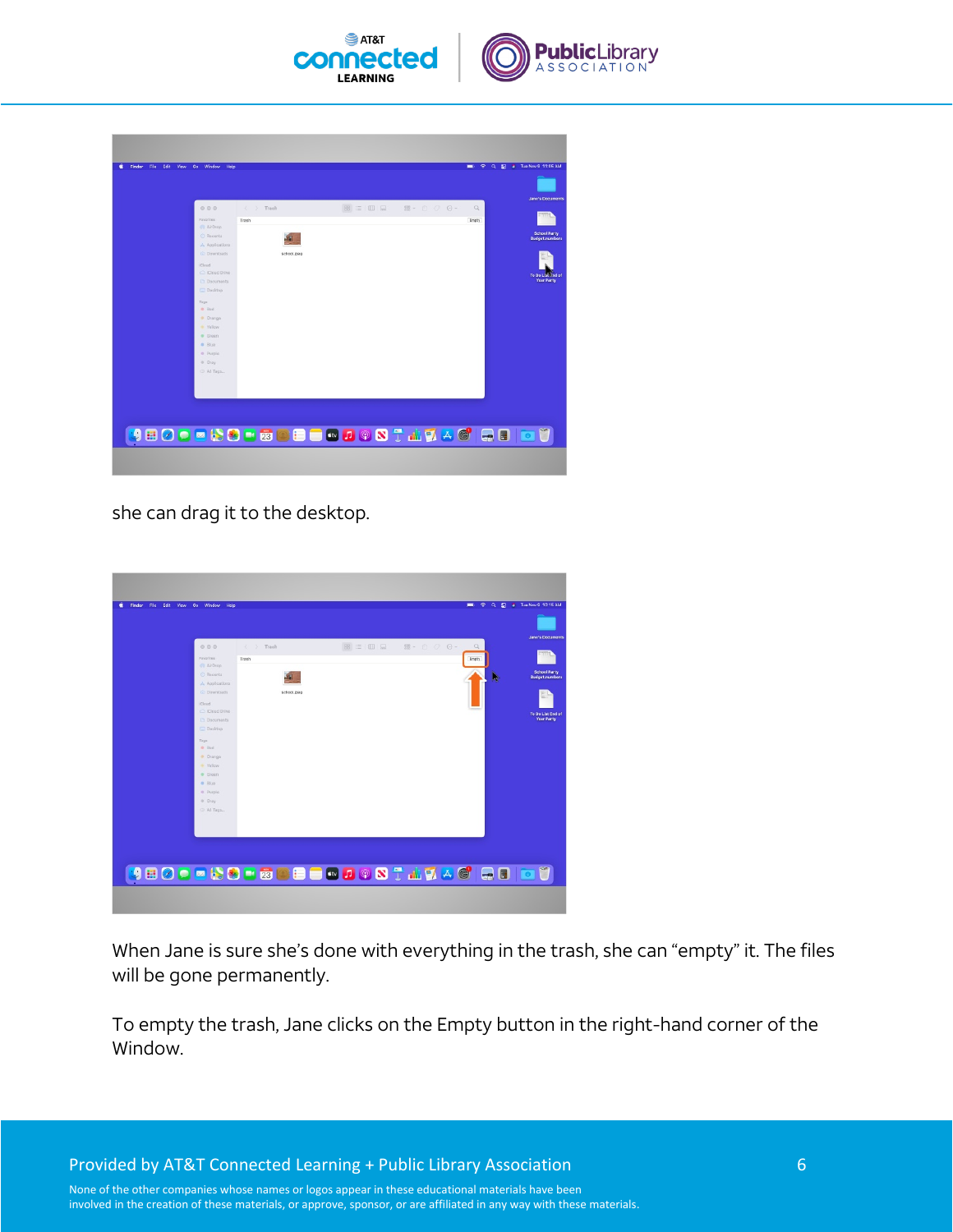



A dialog box appears asking Jane to confirm that she wants to permanently erase the files in the trash. Jane is sure, so she clicks on the blue Empty Trash button. This permanently removes the files from her computer.



Jane's trash is now empty.

Provided by AT&T Connected Learning + Public Library Association 7